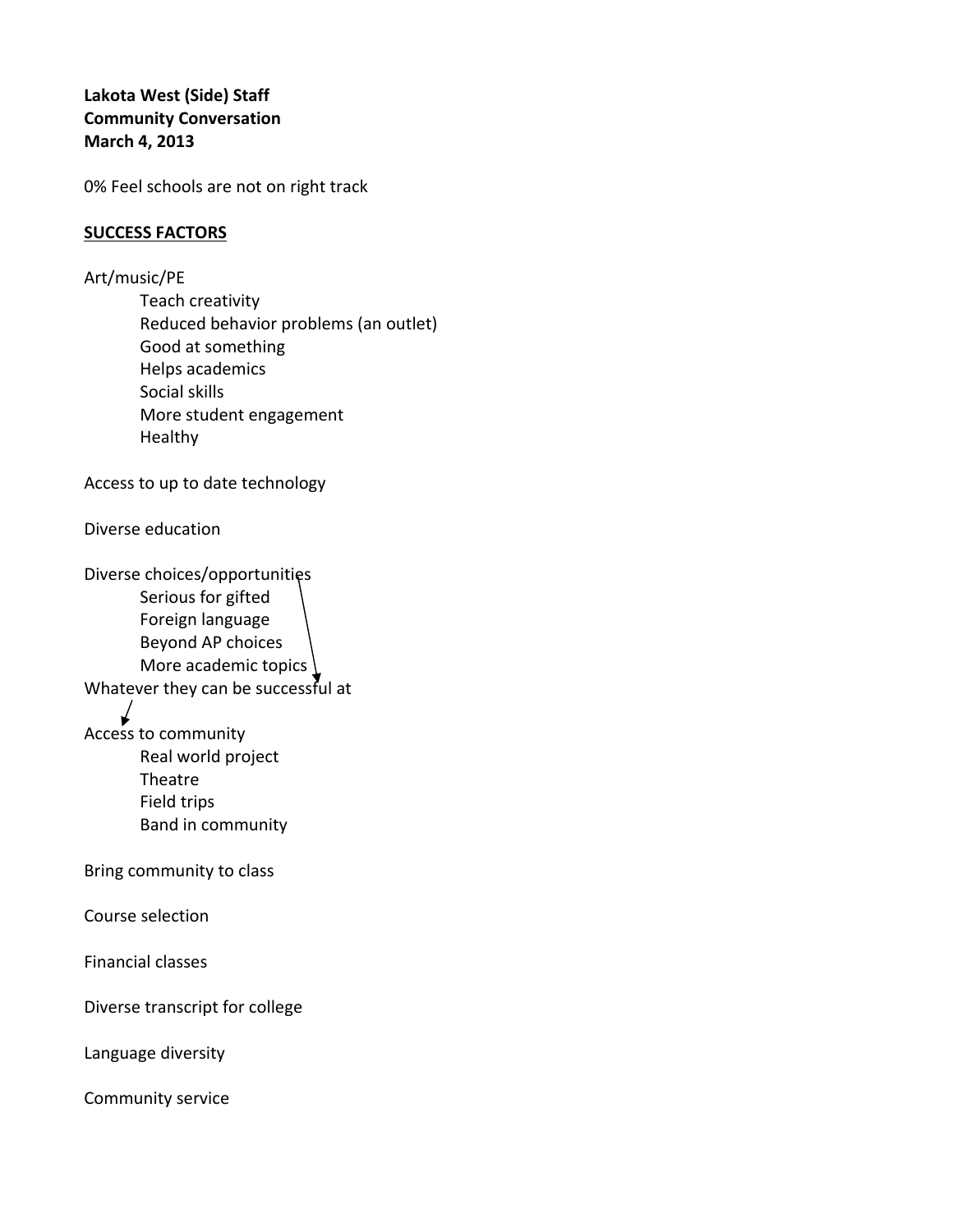Problem solving tools Collaborative skills Creative Self sufficiency skills Social skills Ownership of their own education Physical health Perseverance Way More Need time and practice Schools rally community purpose Community involvement

Teachers working in area of their strength

More levels of classes

Meet individual needs of kids Some with smaller classes Can push some kids more Or slow down

Allows teachers to be successful Creates more opportunities for success Support staff people to go with

A sense of belonging and community

## **PROCESS**

We want to be part of the process Especially around our subject expertise

More time (to show up at meetings) to process information

Listen to my opinion

Different voices even within similarly situated teaching More representatives

Repercussion free feedback